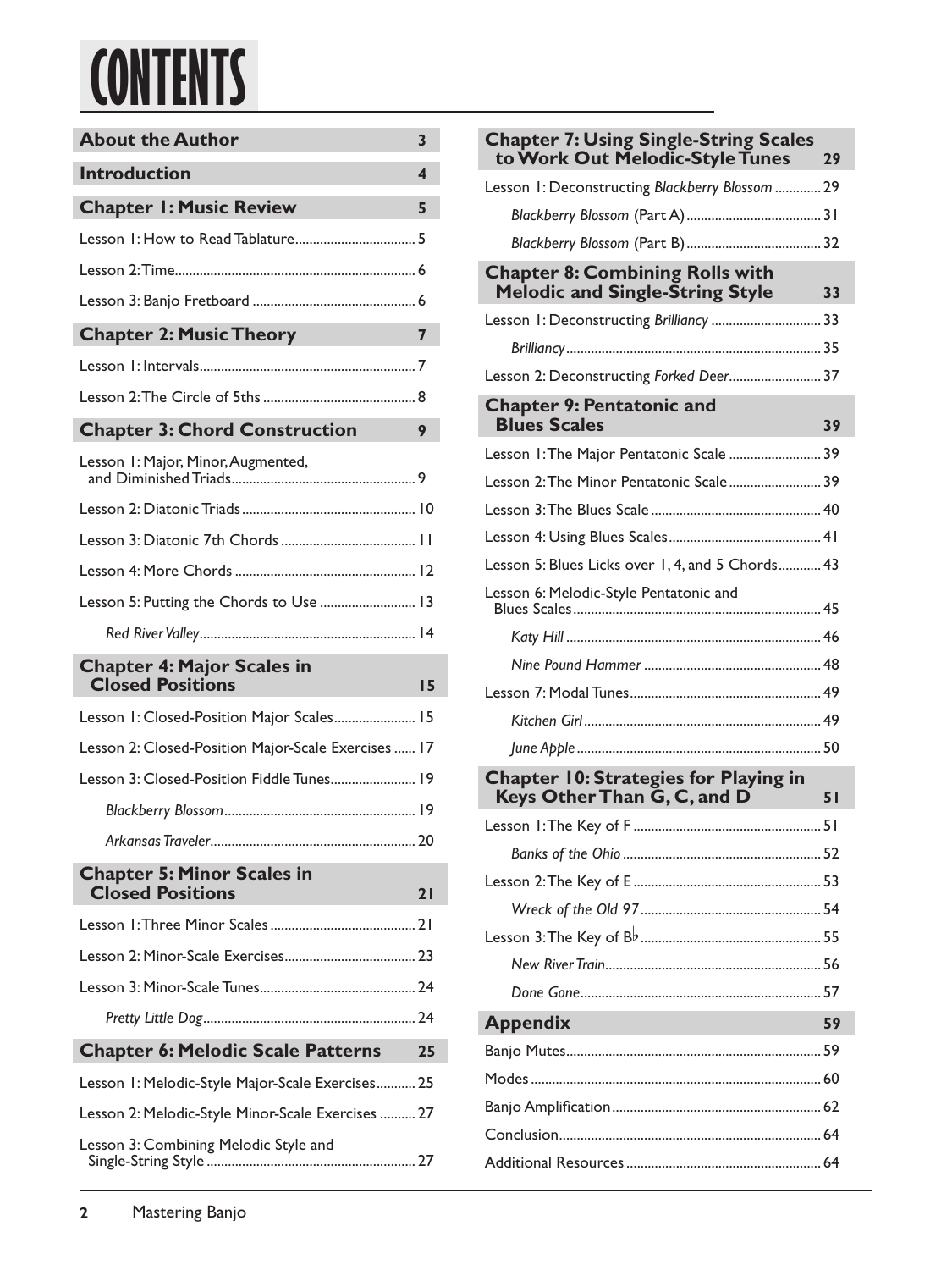## LESSON 5: PUTTING THE CHORDS TO USE

### MAJOR 7TH AND MINOR 7TH CHORDS

You may have noticed how "jazzy" major and minor 7th chords sound. While not commonly used in bluegrass, these 7th chords are often used in place of regular major and minor chords in jazz. We'll use them to "jazz up" a few bluegrass and folk standards.

### THE TURNAROUND

A *turnaround* in music is a short passage at the end of one section that leads to the next section that follows. Sometimes a turnaround is also used as an intro to a song. The chord progression of 6–2–5–1 is very common in many kinds of music. In bluegrass, this is the chord progression for the song "Salty Dog Blues." Try it in the key of G:

| G(I) | E(6) | A(2) | D(5) | G(I) |
|------|------|------|------|------|
|      |      |      |      |      |

Let me be your salty dog or I won't be your man at all. Honey let me be your salty dog.

In this bluegrass song, the chords are played as major chords, but try playing them as major 7th and minor 7th chords and you'll hear how it could be used as the final passage in songs like "Misty" or "Take the A Train," or pretty much the whole song for "I've Got Rhythm."



### AUGMENTED AND DIMINISHED CHORDS

Augmented and diminished chords both sound like they want to resolve into another chord, and that's the way to use them. Try playing D+ after D7 in this jazzy version of "Salty Dog Blues."



Another trick is to try a  $C_{\ast}^{\infty}$  ( $C_{\ast}^{\infty}$  diminished 7th) in place of a C7, like here in "Lonesome

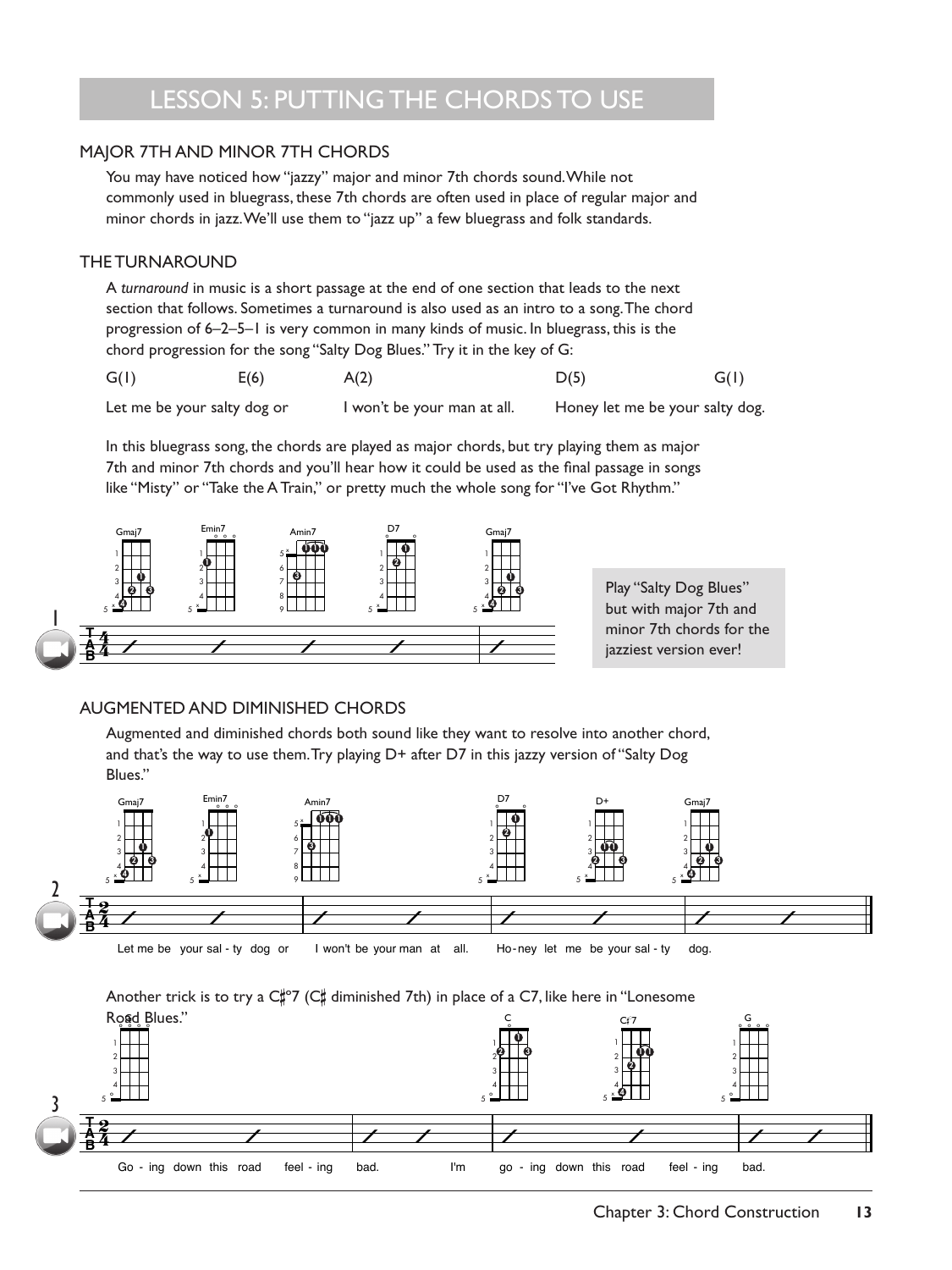# LESSON 2: MELODIC-STYLE MINOR-SCALE EXERCISES

We learned in Chapter 5 that the natural minor scale uses the same notes as its relative major. So, for example, when you play the E Natural Minor scale, you'll be playing the same notes as the G Major scale. We also learned that the melodic minor scale is played differently ascending than it is descending. Following are a few examples of melodic minor scales played in melodic style. Remember to revert to the natural minor scale when you're descending.





# LESSON 3: COMBINING MELODIC STYLE AND SINGLE-STRING STYLE

The next step is to combine melodic style with single-string scales. Try Ex. 46, which is a G Major scale pattern in melodic style going up the neck, switching to single-string style when G melodic style is no longer convenient. **<sup>0</sup> 0 0 0**

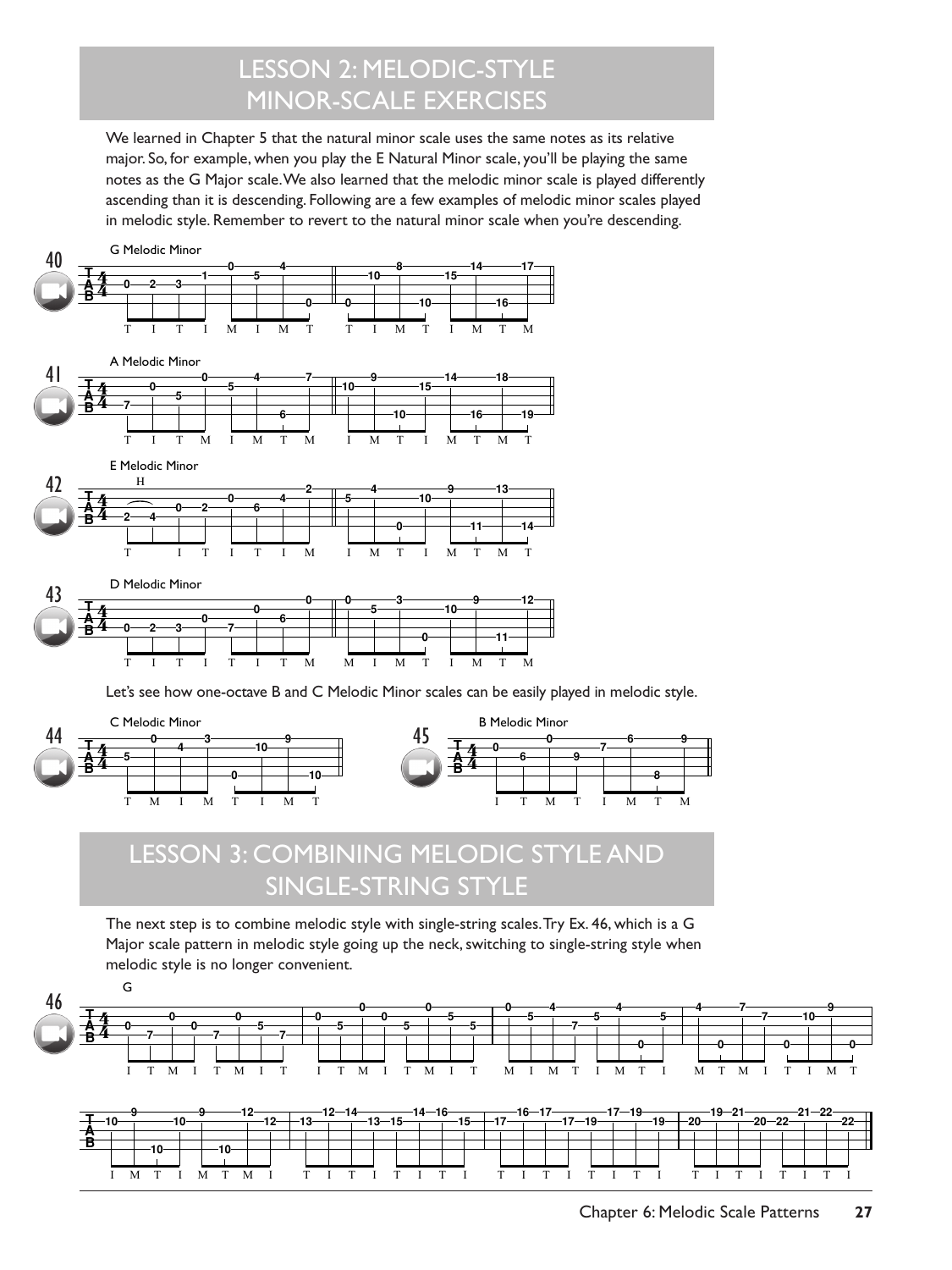# **CHAPTER 8**

# **Combining Rolls with Melodic and Single -String Style**

### LESSON 1: DECONSTRUCTNG *BRILLIANCY*

"Brilliancy" is a fiddle tune in three parts. We'll work through the melody in each part and show how rolls, melodic style, and single-string style combine to create the arrangement.

### BRILLIANCY: PART 1

The beginning of "Brilliancy" starts with a 4th-string slide, a pinch, and a 3rd-string slide into a C chord, so it's very banjo-y so far.



The melody of the next two measures plays over A Minor and D Major chords and follows their respective scales. Ex. 66 showcases the melody exclusively in single-string style, while Ex. 67 shows how to play the same melody over the first measure (in Amin) in melodic style. In the second measure of Ex. 67, a hammer-on is used to play the open 4th string to the 4th fret. This hammer-on will enable you to switch your right-hand fingering to end with T instead of I, helping to set up the next line of the song in Ex. 68.



The next four measures restate the melody in the first four measures but with some variations. You'll start with a turnaround on the 3rd and 4th strings instead of the slide and pinch that introduces the song. Also, we'll be playing the C chord in a new position. Instead of playing it at the 1st and 2nd frets, the same notes are available at the 5th fret, so we'll use that option to play the C chord in Ex. 68.



That covers Part 1 of "Brilliancy." Like many fiddle tunes, each part of this song is repeated, so pay close attention to the repeat signs and the first and second endings when you get to the full arrangement on page 35. Now, on to Part 2.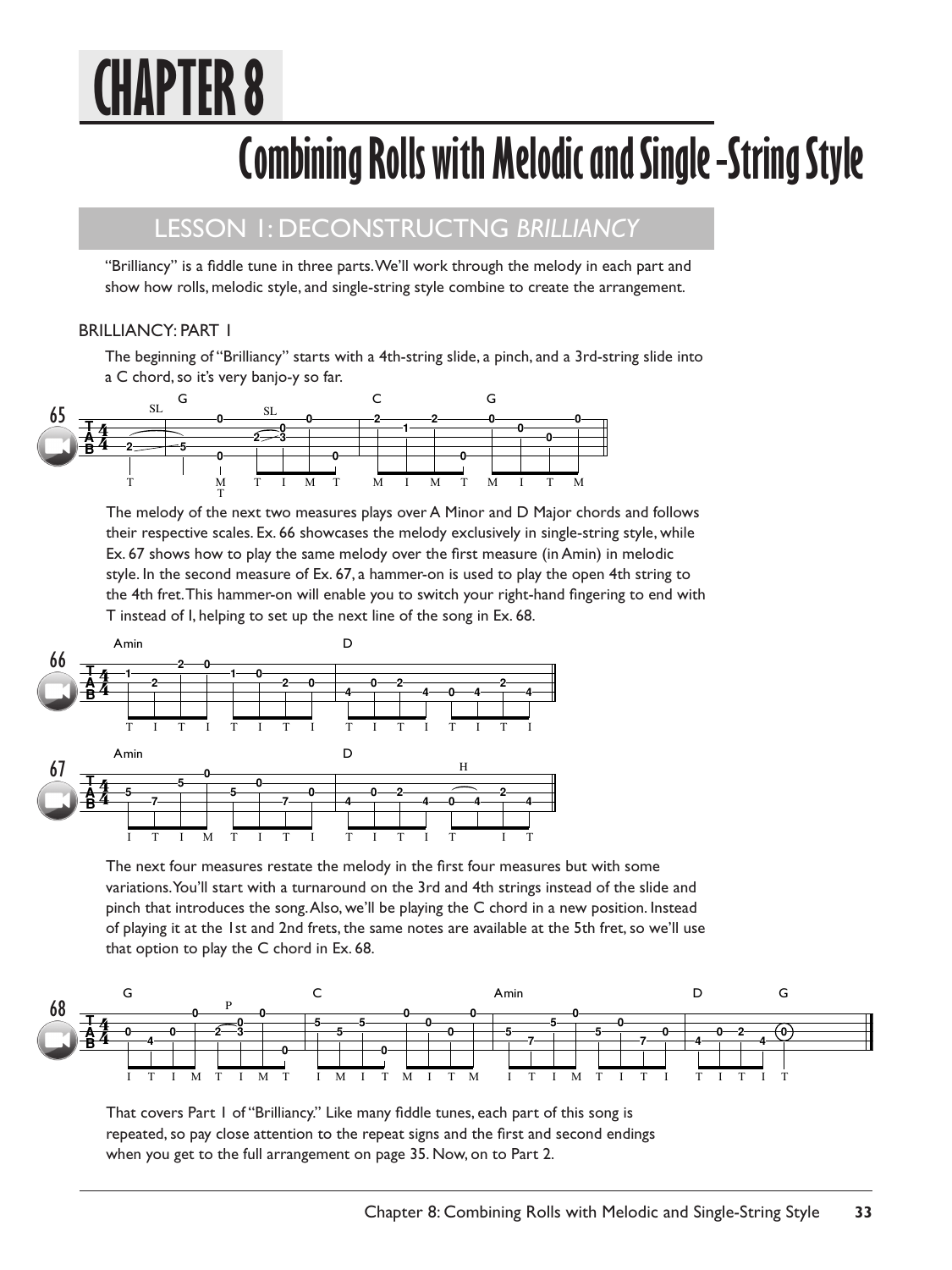# LESSON 5: BLUES LICKS OVER 1, 4, AND 5 CHORDS

The real magic of the pentatonic and blues scales happens when you play them over our standard 1, 4, and 5 chord progression. The notes of the minor pentatonic or blues scale can be played over all three chords! In the example below (which is a basic *12-bar blues* chord progression), you'll see that all of the notes are from the G Minor Pentatonic and G Minor Blues scale. But, this doesn't mean we have to play in the key of G Minor. When you play the b3rd or b5th of your key over a major chord, those notes are called *blue notes*—and they give the blues its character and flavor.

The 12-bar blues is a very common chord progression. It can be played in any key, usually featuring the 1, 4, and 5 chords, and is a foundation of blues music. But, it is also widely found in rock, country, bluegrass, folk, and many other types of music. Try the example below (watch the companion video if you need help with the rhythm).



12-BAR BLUES IN G

We also have the option of playing the C and D Major Pentatonic scales over the C and D chords. Let's see how that sounds in Ex. 106.